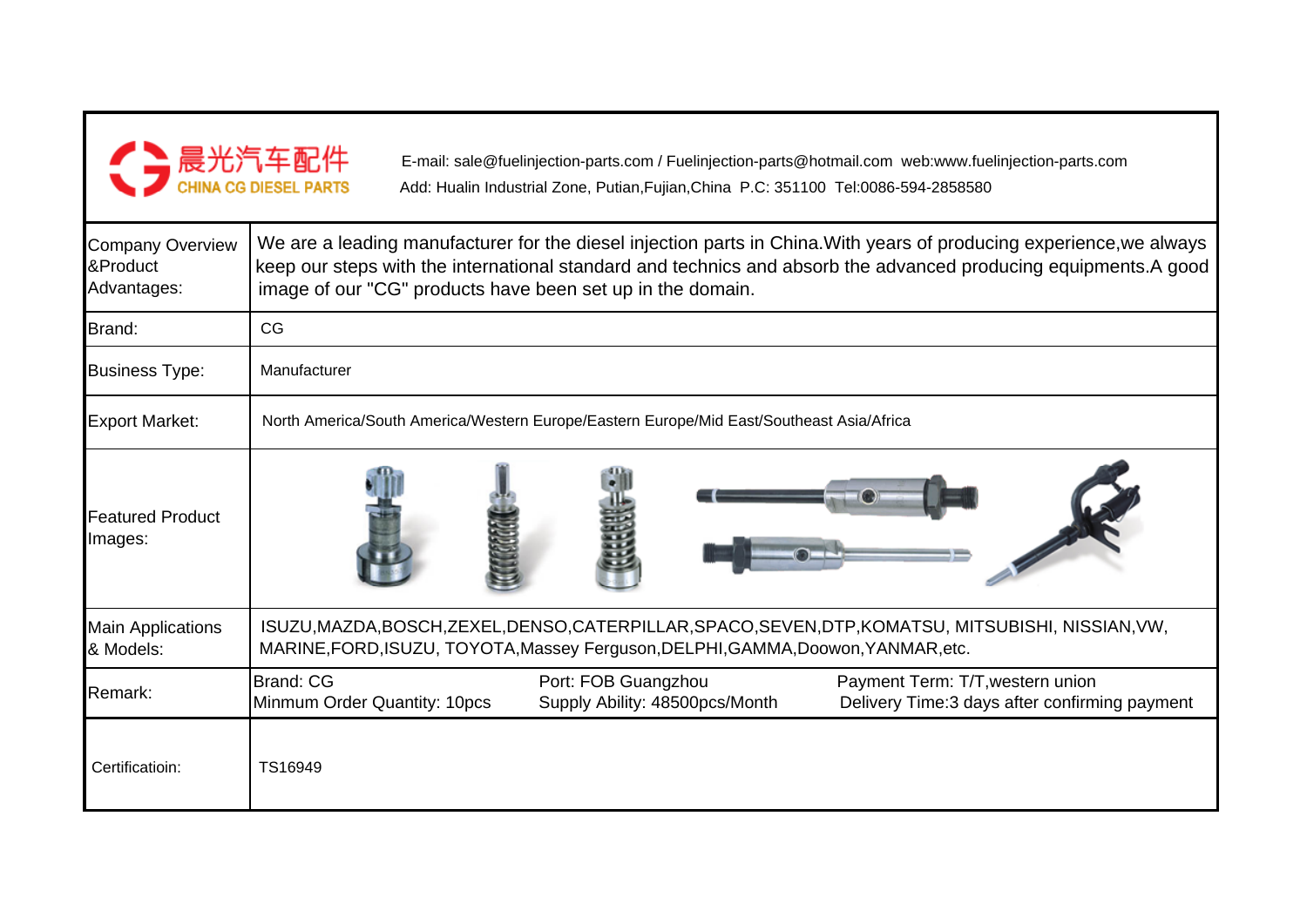## **CATERPILLAR Nozzles Catalogue**

| <b>ItemCAT NO.NEEDLE DIANEEDLE LIFT (SPRAY</b> |                     |      | <b>HOLE</b> |                  | <b>SOPENING PRESSURE (MP APPLICATION</b> |                    |
|------------------------------------------------|---------------------|------|-------------|------------------|------------------------------------------|--------------------|
| <b>Injector Nozzles</b>                        | 8N7005              | 4    | 0.38        | 9                | 15.5                                     | <b>CATERPILLAR</b> |
| <b>Injector Nozzles</b>                        | 27333               | 3.55 | 0.23        | 4                | 22.9                                     | <b>STANADYNE</b>   |
| <b>Injector Nozzles</b>                        | 27336               | 3.55 | 0.34        | 4                | 26.35                                    | <b>STANADYNE</b>   |
| <b>Injector Nozzles</b>                        | 26632               | 3.55 | 0.55        | $\sqrt{5}$       | 27.5                                     | <b>STANADYNE</b>   |
| <b>Injector Nozzles</b>                        | 26964               | 3.55 | 0.48        | 5                | 27.5                                     | <b>CATERPILLAR</b> |
| <b>Injector Nozzles</b>                        | 22808 (7n0449) 3.55 |      | 0.418       | $\boldsymbol{9}$ | 17                                       | <b>CATERPILLAR</b> |
| <b>Injector Nozzles</b>                        | F237 (1W5829)  3.55 |      | 0.4         | 4                | 18.8                                     | <b>CATERPILLAR</b> |
| <b>Injector Nozzles</b>                        | 9L6969              | 3.55 | 0.4         | 4                | 18.8                                     | <b>CATERPILLAR</b> |
| <b>Injector Nozzles</b>                        | 9N2366              | 3.55 | 0.4         | 4                | 19                                       | <b>CATERPILLAR</b> |
| <b>Injector Nozzles</b>                        | 33408               | 4.1  | 0.5         | $5\phantom{.0}$  | 27.5                                     | <b>CATERPILLAR</b> |
| <b>Injector Nozzles</b>                        | 29279               | 3.55 | 0.4         | 4                | 26.32                                    | <b>CATERPILLAR</b> |
| <b>Injector Nozzles</b>                        | 28485               | 3.55 | 0.45        | 4                | 26.32                                    | <b>CATERPILLAR</b> |
| <b>Injector Nozzles</b>                        | 32262               | 3.55 | 0.4         | 4                | 24.66                                    | <b>CATERPILLAR</b> |
| <b>Injector Nozzles</b>                        | 20494               | 3.55 | 0.4         | 4                | 22.05                                    | <b>CATERPILLAR</b> |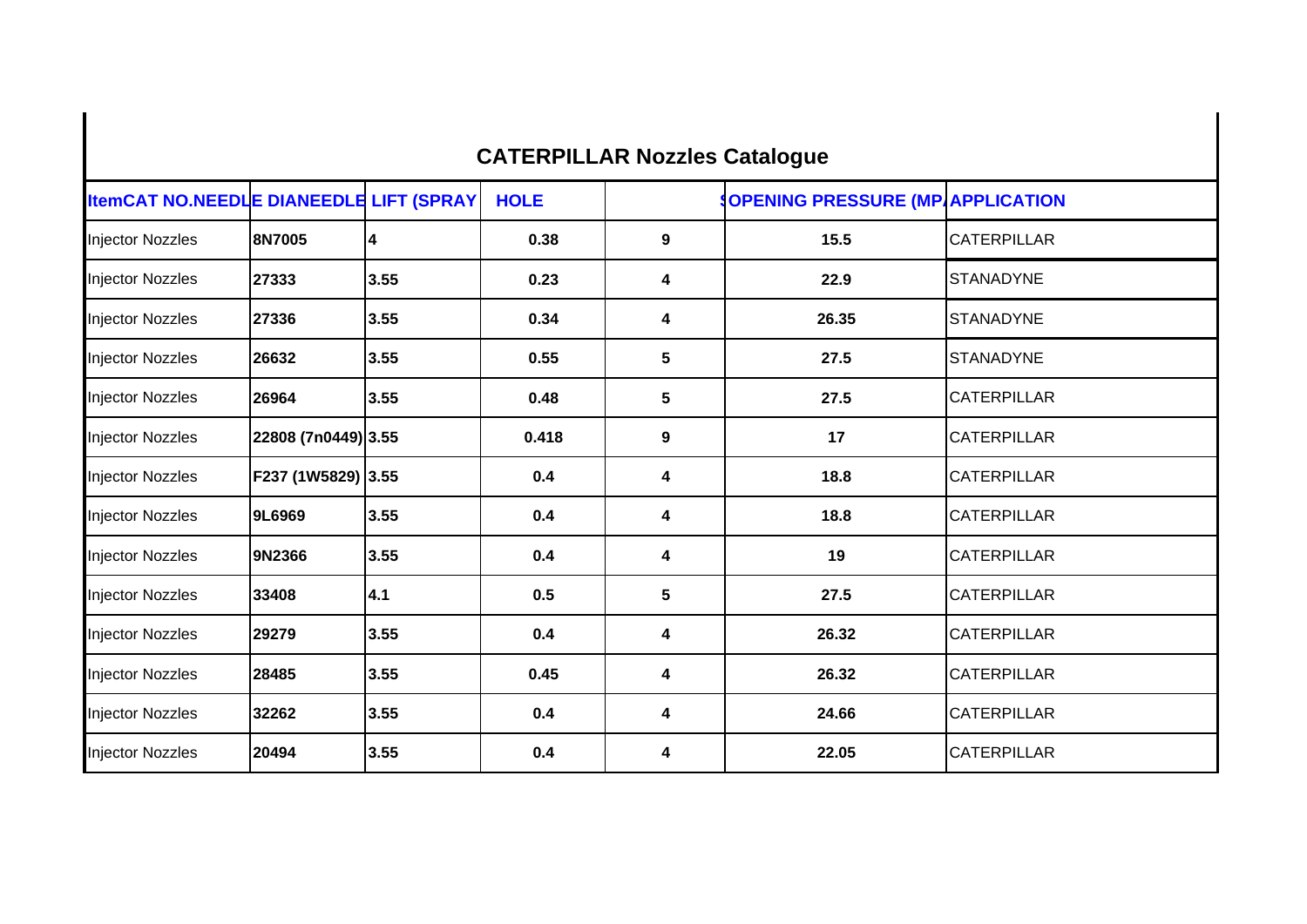| <b>Injector Nozzles</b> | 28481          | 3.55                    | 0.33         | 4               | 22.87                     | <b>CATERPILLAR</b>                  |
|-------------------------|----------------|-------------------------|--------------|-----------------|---------------------------|-------------------------------------|
| <b>Injector Nozzles</b> | 28412          |                         |              |                 |                           | <b>CATERPILLAR</b>                  |
| <b>Injector Nozzles</b> | 20668          |                         |              |                 |                           | <b>CATERPILLAR</b>                  |
| <b>Injector Nozzles</b> | 33706          |                         |              |                 |                           | <b>CATERPILLAR</b>                  |
| Injector                | 8N8796         |                         |              |                 |                           | <b>CATERPILLAR</b>                  |
| Injector                | 6N7828         |                         |              |                 |                           | <b>CATERPILLAR</b>                  |
|                         |                |                         |              |                 |                           |                                     |
| <b>Item</b>             | <b>CAT NO.</b> | <b>REFERENCE ENGINE</b> |              | <b>PUMP NO.</b> | <b>APPLICATION</b>        | <b>Remark</b>                       |
| <b>Nozzles</b>          | 127-8222       | 0R8461                  | 3114/3126MUI | 7E7607          | <b>CATERPILLAR</b>        | Toberas, Bicos Injetores, ROZPYLACZ |
| <b>Nozzles</b>          | 127-8216       | <b>0R8682</b>           | 3114/3126MUI | 107-7732        | CATERPILLAR 4TF23390-3105 | Toberas, Bicos Injetores, ROZPYLACZ |
| <b>Nozzles</b>          | 127-8218       | 0R8684                  | 3126MUI      | 107-7734        | <b>CATERPILLAR</b>        | Toberas, Bicos Injetores, ROZPYLACZ |
| <b>Nozzles</b>          | 127-8225       | <b>0R8469</b>           | 3114/3126MUI | 105-1694        | <b>CATERPILLAR</b>        | Toberas, Bicos Injetores, ROZPYLACZ |
| <b>Nozzles</b>          | 127-8205       | 0R8479                  |              |                 | <b>CATERPILLAR</b>        | Toberas, Bicos Injetores, ROZPYLACZ |
| <b>Nozzles</b>          | 127-8220       | 0R8467                  |              |                 | <b>CATERPILLAR</b>        | Toberas, Bicos Injetores            |
| <b>Nozzles</b>          | 127-8228       | <b>0R8465</b>           |              |                 | <b>CATERPILLAR</b>        | Toberas, Bicos Injetores            |
| <b>Nozzles</b>          | 127-8230       | 0R8463                  |              |                 | <b>CATERPILLAR</b>        | Toberas, Bicos Injetores            |
| <b>Nozzles</b>          | 127-8207       | <b>0R8475</b>           |              |                 | <b>CATERPILLAR</b>        | Toberas, Bicos Injetores            |